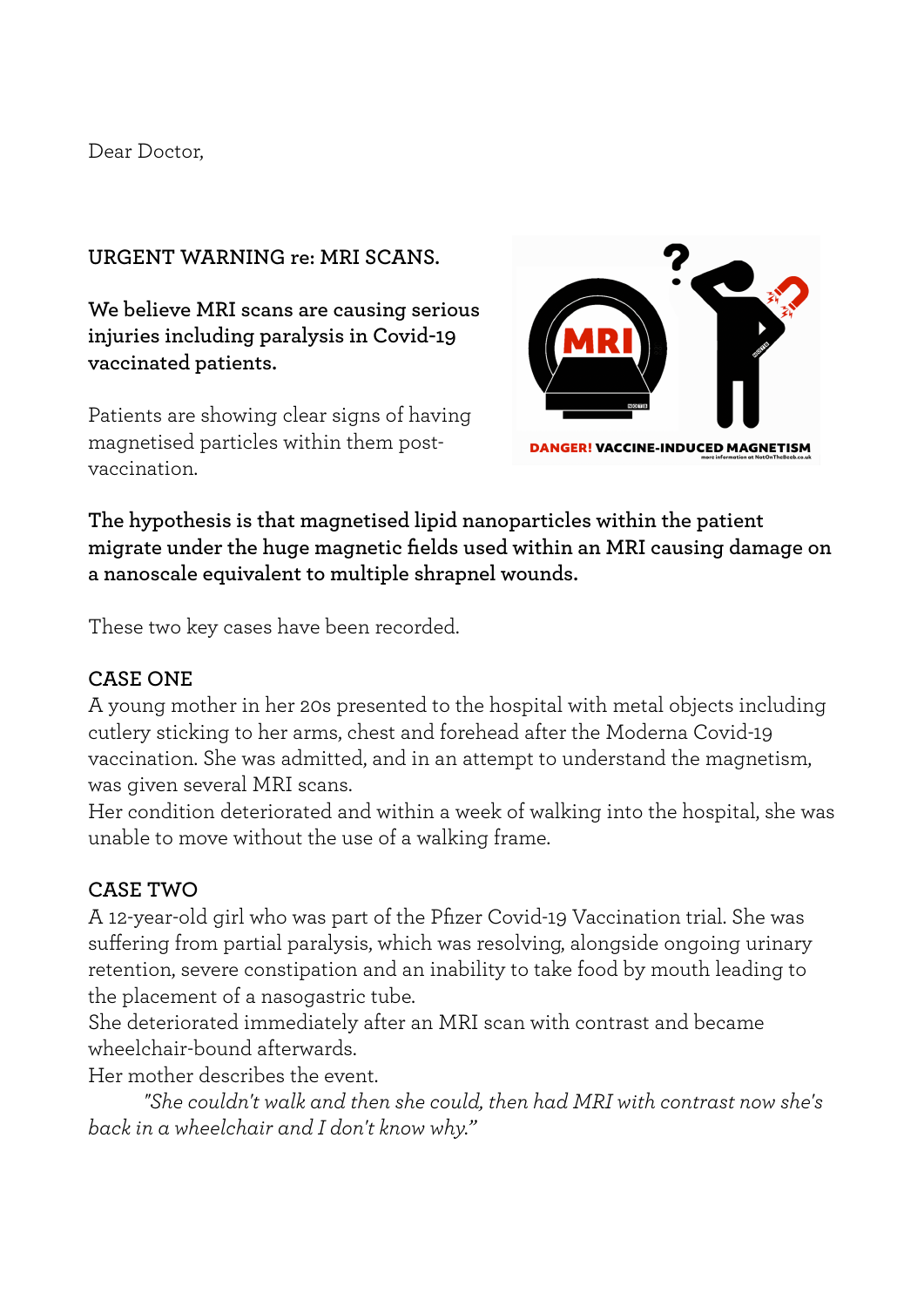# **TAKING ACTION**

**We realise many will never have heard of vaccine-induced magnetism before, so we advise reading and watching the below.**

1 - Post-vaccine magnetism can be seen in this series of **[short documentaries](https://www.notonthebeeb.co.uk/magnet-challenge)** on the phenomena.

- 2 Paper from Luxembourg confirming the **[vaccine-induced magnetism](https://www.notonthebeeb.co.uk/post/the-luxembourg-report-on-vaccine-induced-magnetism)**
- 3 Dr Mike Yeadon confirms **[vaccine-induced magnetism](https://www.notonthebeeb.co.uk/post/mike-yeadon-magnetism)**
- 4 Dr T makes an **[urgent call](https://www.notonthebeeb.co.uk/help)** to all health professionals.

## **Due to the unexplained phenomena, until there is a comprehensive investigation and explanation, we strongly advise that all health professionals check ALL patients for magnetism before referring them for MRI Scans.**

We have found that the majority of patients post Covid-19 vaccination show clear signs of magnetism, something that you can easily test within seconds, using a neodymium magnet.

- 1 The magnetism is easiest to detect at the site of the vaccination.
- 2 Sometimes it can be seen on the upper chest or around the bridge of the nose.

**Reminder:** If you find magnetism, sending a patient for an MRI scan could lead to whatever particles that are causing the syndrome, to be pulled by the MRI scanner towards the periphery of their body damaging important structures along the way. This could be extremely serious in the case of brain imaging.

Traditionally no-one who has even the possibility of the tiniest of metal fragments should be going into MRI scanners as seen in the guidance as **[quoted here.](https://www.radiologyinfo.org/en/info/safety-mr)**

**QUOTE**: *"…If you have a bullet or any other metallic fragment in your body there is a potential risk that it could change position and possibly cause an injury…."* To see the power of the MRI on metal objects see **[this video](https://www.youtube.com/watch?v=6BBx8BwLhqg)**

## **UK GOV MRI [Guidelines.](https://assets.publishing.service.gov.uk/government/uploads/system/uploads/attachment_data/file/958486/MRI_guidance_2021-4-03c.pdf)**

If you have found your patients to be suffering the newly discovered adverse event of vaccine-induced magnetism, please report this and all other adverse reactions, to the **[Covid-19 Yellow Card Scheme.](https://coronavirus-yellowcard.mhra.gov.uk)**

As there is not a defined category for vaccine-induced magnetism, so we suggest filing under 'foreign body.'

Please sign this **[expert's petition](https://www.notonthebeeb.co.uk/petition-experts)** calling for an urgent investigation. For non health professionals we have a **[people's petition](https://www.notonthebeeb.co.uk/petition-peoples)** here.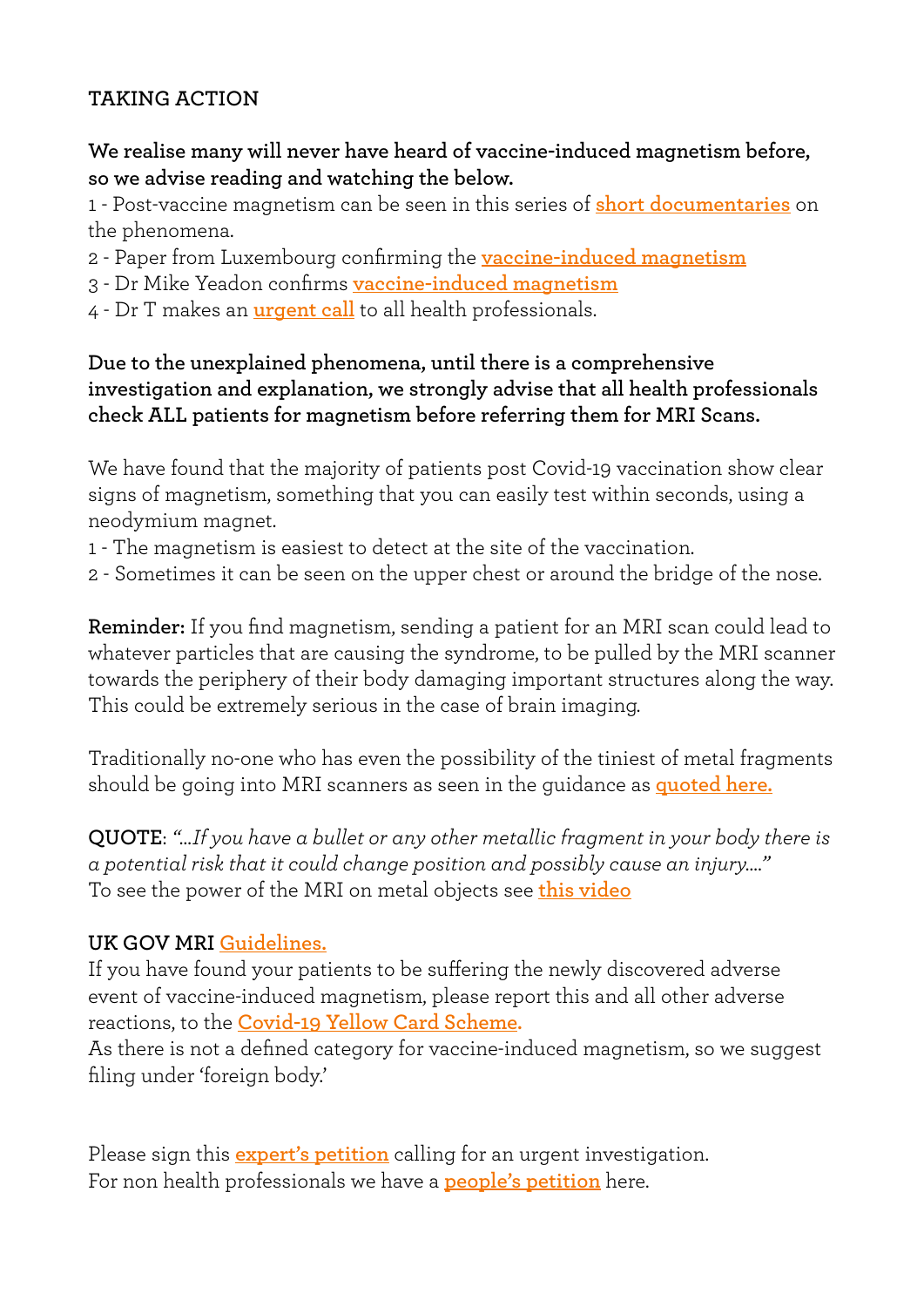#### **URGENT SUMMARY**

**Each day in England, we estimate 200 people exhibiting magnetism post Covid-19 vaccination are having an MRI scan.**

**We urge all practice managers to present this alert to their GPs for their consideration, without delay.**



# **DANGER! VACCINE-INDUCED MAGNETISM**

more information at NotOnTheBeeb.co.uk

**Reference links, news and updates can be found here: [NotOnTheBeeb.co.uk](http://www.NotOnTheBeeb.co.uk)**

**A PDF version of this letter can be found [here.](https://www.notonthebeeb.co.uk/post/gp-urgent-warning)**

Please bear in mind the above are preliminary observations and hypotheses and require full and proper investigation